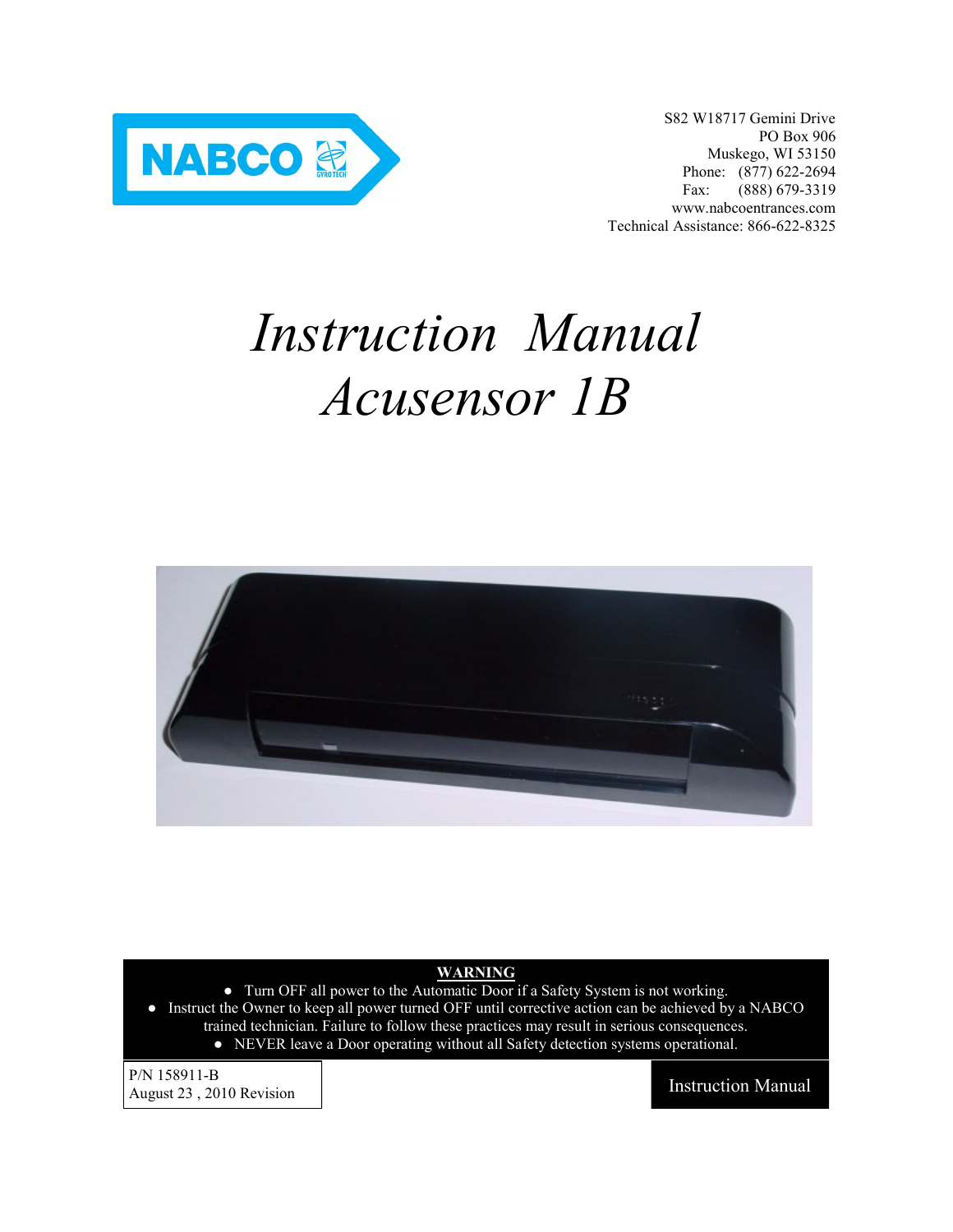## WARNING:

 $\mathcal{L} = \{ \mathcal{L} \mathcal{L} \mathcal{L} \mathcal{L} \mathcal{L} \mathcal{L} \mathcal{L} \mathcal{L} \mathcal{L} \mathcal{L} \mathcal{L} \mathcal{L} \mathcal{L} \mathcal{L} \mathcal{L} \mathcal{L} \mathcal{L} \mathcal{L} \mathcal{L} \mathcal{L} \mathcal{L} \mathcal{L} \mathcal{L} \mathcal{L} \mathcal{L} \mathcal{L} \mathcal{L} \mathcal{L} \mathcal{L} \mathcal{L} \mathcal{L} \mathcal{L} \mathcal{L} \mathcal{L} \mathcal{L} \$ 

Do not install, operate or service this product unless you have read and understood the Safety Practices, Warnings, Installation and Operating Instructions contained in this manual. Failure to do so may result in property damage or bodily injury

#### CAUTION:

 The purpose of this manual is to familiarize the purchaser with the proper installation and operation of this system. It is essential that this equipment be properly installed and operational before the door is used by the public. It is your responsibility to inspect the operation of the entrance system to be sure it complies with any applicable standards. In the United States, ANSI Standard 156.10 and 156.19 usually cover the operation of the doors.

 Instruct the building owners/operator on the essentials of the operation of the door and this device. The owner should follow these instructions to determine whether the

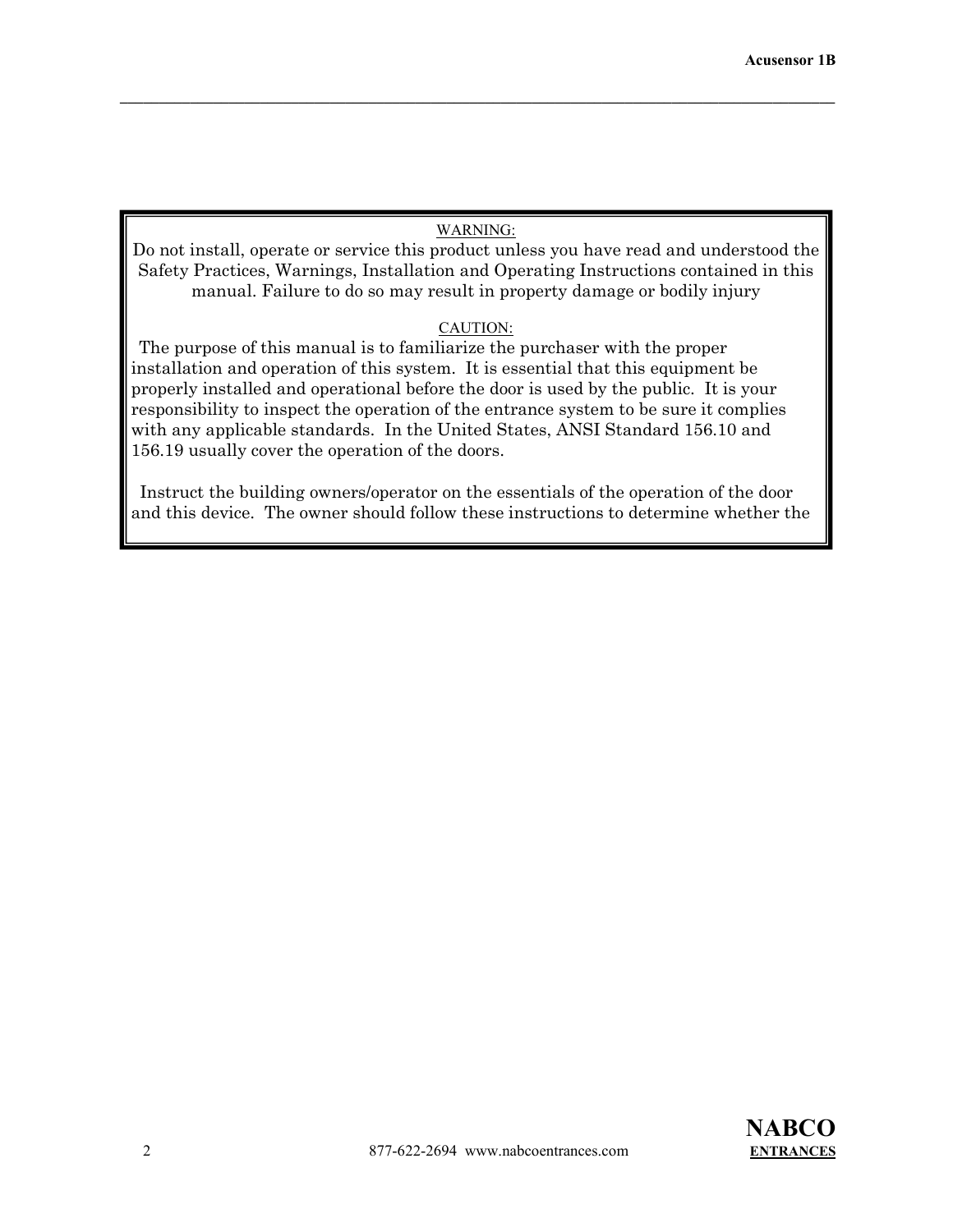# Contents

| A. General Specifications 4                    |    |
|------------------------------------------------|----|
| Appearance and Dimensions 5<br>В.              |    |
| C. Installation and Adjustment                 |    |
| 1. Installation 6                              |    |
| 2. Wiring 6                                    |    |
|                                                |    |
| 4. Customized Settings                         |    |
|                                                |    |
| b) Non-detection zone $\qquad \qquad \qquad 9$ |    |
| c) Minute adjustment of depth coverage 10      |    |
|                                                |    |
| e) Setting up operation mode                   |    |
| 1) Setting up interference prevention modes 12 |    |
| 2) Sensitivity setting 13                      |    |
|                                                |    |
|                                                |    |
|                                                |    |
| 6. Usage Tips 15                               |    |
| 7. Trouble shooting<br><u>Leadenborned</u>     | 17 |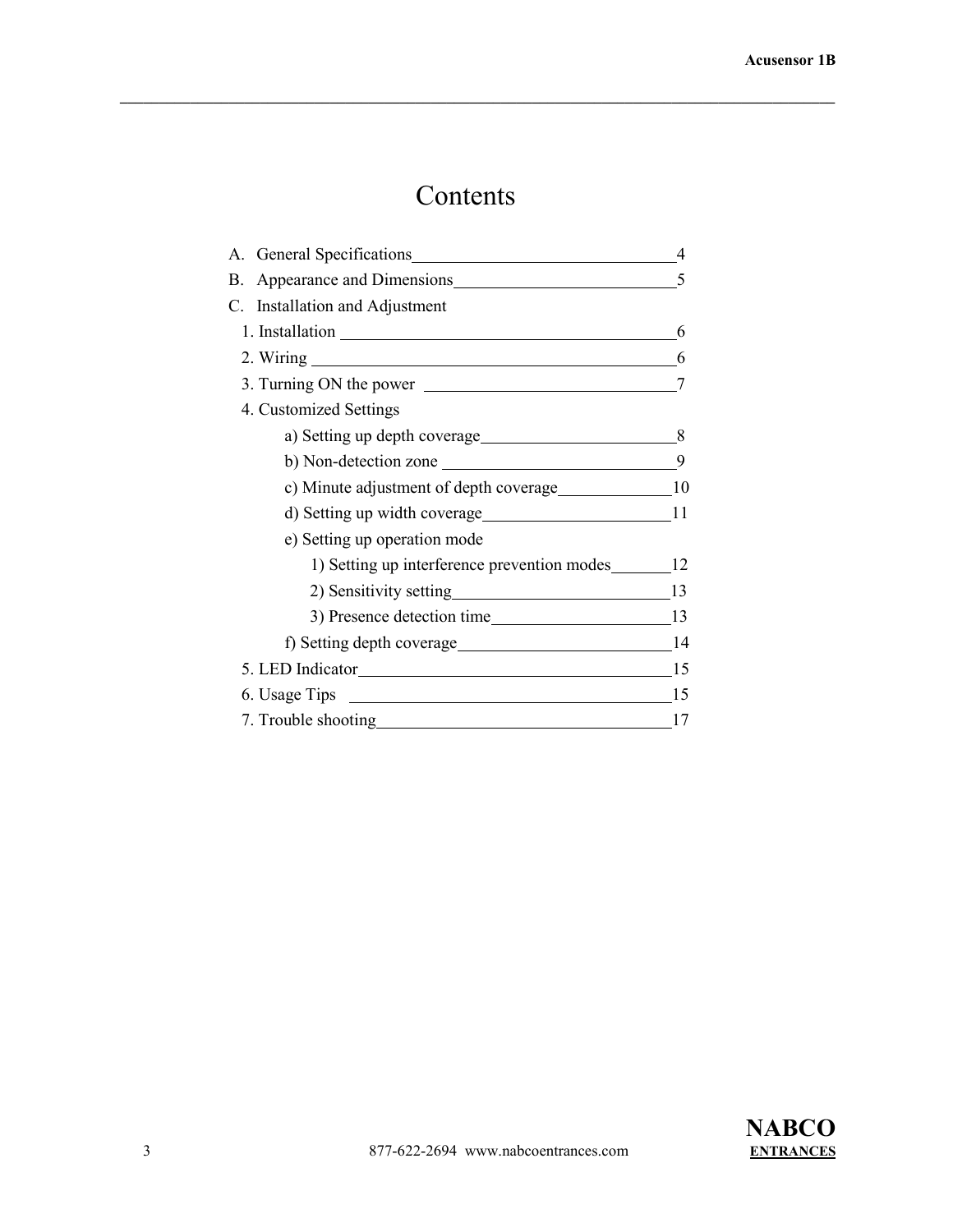# **A. Specifications**

| Part Description                                          | <b>ACUSENSOR 1B</b>                                                                                                                                                         |
|-----------------------------------------------------------|-----------------------------------------------------------------------------------------------------------------------------------------------------------------------------|
| Part Number                                               | #14-8902-B                                                                                                                                                                  |
| <b>Sensing System</b>                                     | Active reflective infrared system (Motion / Presence)                                                                                                                       |
| Power source                                              | 12 to 24 VAC or DC Class 2                                                                                                                                                  |
| Recommended<br>Temperature Range                          | -4 to $140^{\circ}$ F (-20°C ~ +60°C)                                                                                                                                       |
| Power consumption                                         | 3VA (Approximately 125mA @24V, 250mA @12V)                                                                                                                                  |
| Output Contacts<br>Rating                                 | 400VDC 0.12A Max. (Resistance load) [Semiconductor Relay]<br>No Detection: "OPEN", Detection: "CLOSED",<br>Power failure: "OPEN"<br>In case of sensor malfunction: "CLOSED" |
| Mounting height                                           | Max. 118" above detection area                                                                                                                                              |
| Detection area<br>(when mounted at<br>the height of 118") | 91" (2300mm) Width x 75" (1900mm) Max.<br>Five position adjustment lever is available.                                                                                      |
| Area minute-<br>adjustment                                | $-4$ to $+4$ degrees, at intervals of 1 degree<br>by means of area minute-adjustment mechanism.                                                                             |
| Output display                                            | Waiting: Green LED Light,<br>Transient: Amber LED Light,<br>Detection: Red LED Light,<br>In case of sensor malfunction: Red LED Blinks                                      |
| Standstill memory<br>time (learn time)                    | $0 \text{ sec}$ (Motion), 1.5 sec, 2 sec, 5 sec, 15 sec, 30 sec,<br>90 sec, 300, sec and Forever detection $(\infty)$                                                       |
| Output holding time                                       | $0.5$ seconds                                                                                                                                                               |
| Weight                                                    | Approximately 1/2 lbs                                                                                                                                                       |
| Color                                                     | Black                                                                                                                                                                       |

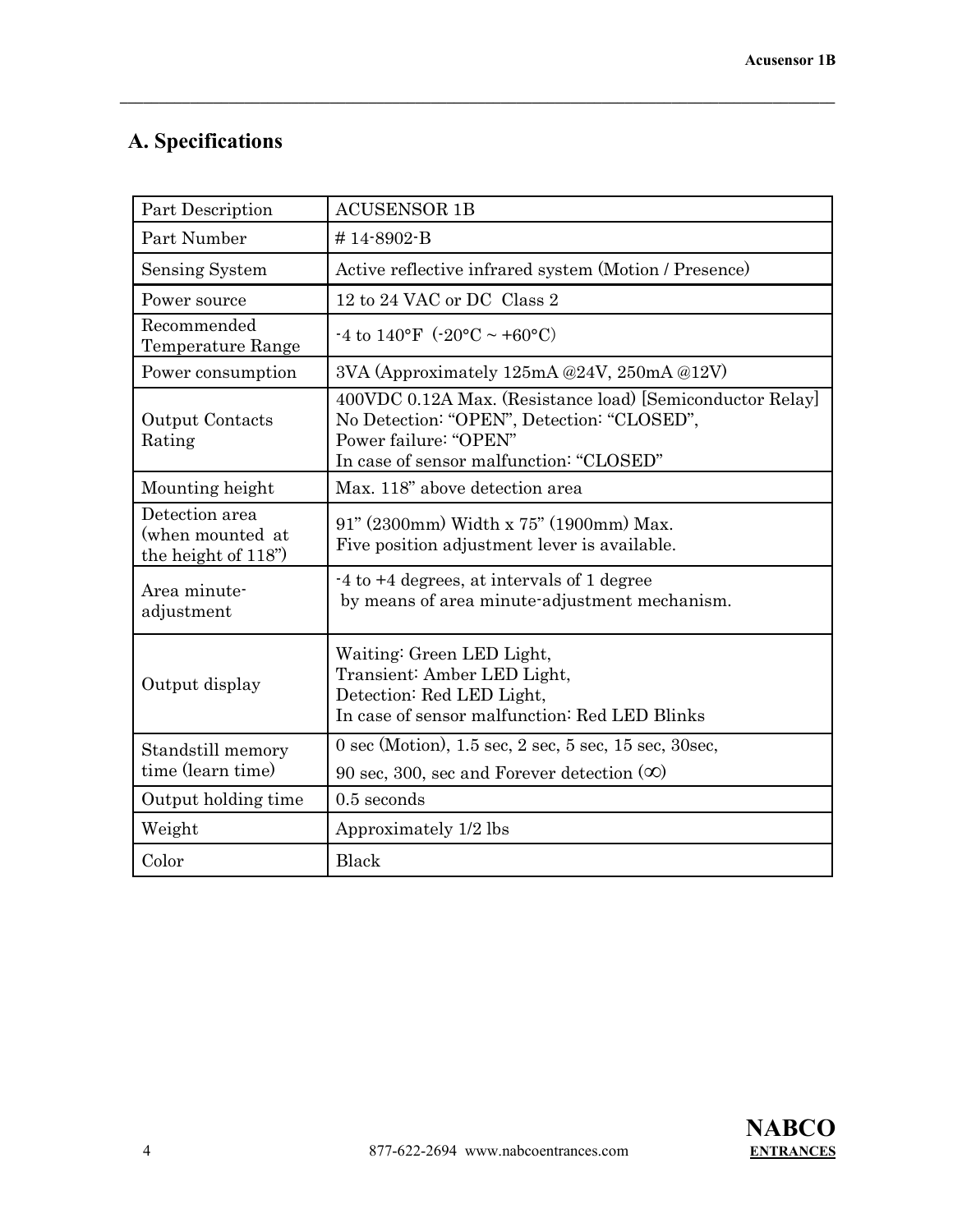# B. Appearances and Dimensions

#### **Figure 1 - Appearance**



**Figure 2 – Shown with cover removed**

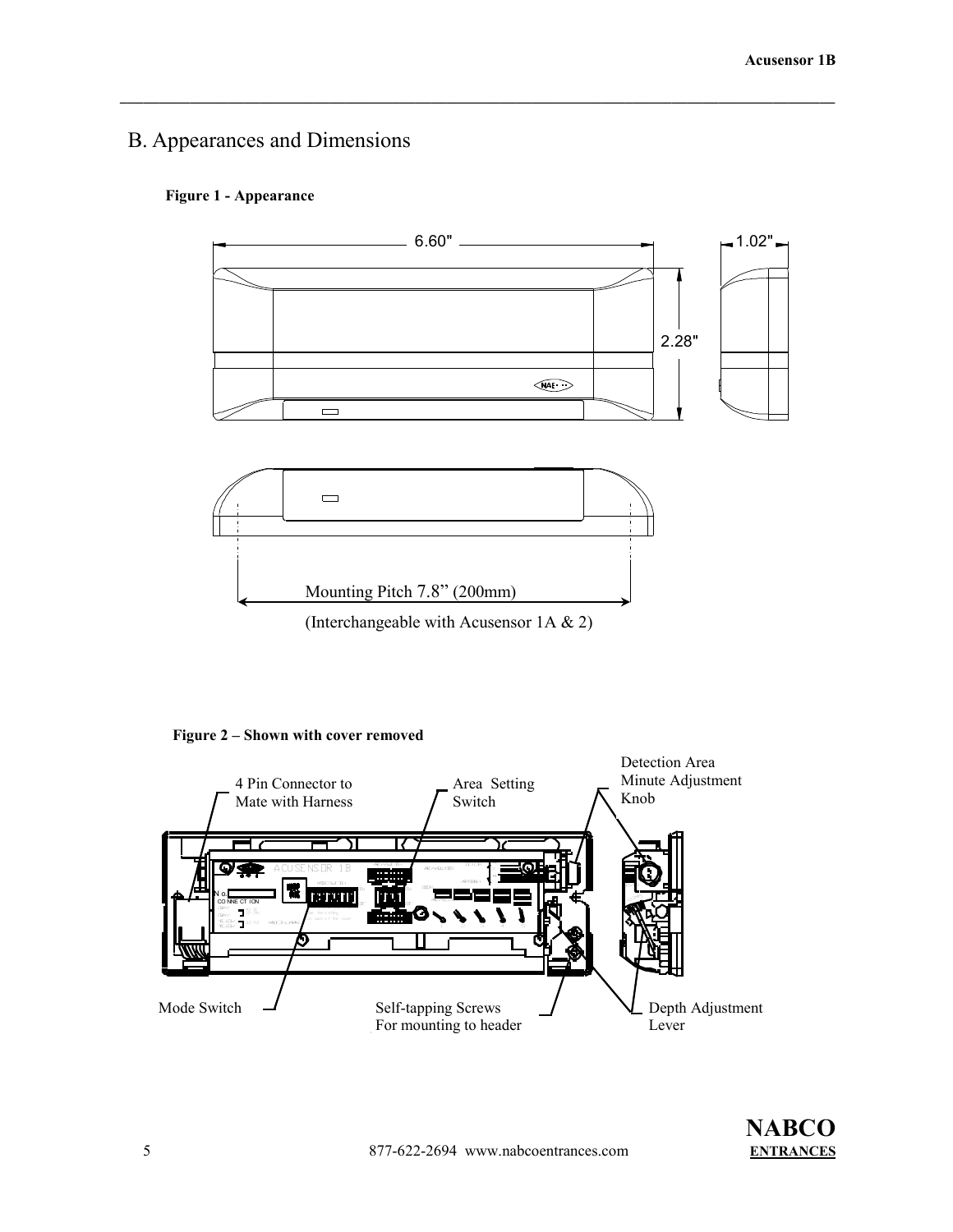# **C. Installation and Adjustments**

# **1.** Installation

The Acusensor 1B is designed to be installed on an entranceway header or other similar mounting surface using screws provided with the unit. A drill template is provided to assist in locating and drilling the mounting holes and the hole for the wiring.

 $\mathcal{L} = \{ \mathcal{L} \mathcal{L} \mathcal{L} \mathcal{L} \mathcal{L} \mathcal{L} \mathcal{L} \mathcal{L} \mathcal{L} \mathcal{L} \mathcal{L} \mathcal{L} \mathcal{L} \mathcal{L} \mathcal{L} \mathcal{L} \mathcal{L} \mathcal{L} \mathcal{L} \mathcal{L} \mathcal{L} \mathcal{L} \mathcal{L} \mathcal{L} \mathcal{L} \mathcal{L} \mathcal{L} \mathcal{L} \mathcal{L} \mathcal{L} \mathcal{L} \mathcal{L} \mathcal{L} \mathcal{L} \mathcal{L} \$ 

 The Acusensor 1B will detect the areas directly below the mounting surface. If the mounting surface is not vertical or if it is necessary to move the minute-detection area in or out from the door *(refer to page 10)*, small shims can be used to make the necessary adjustments. The unit must be mounted such that it does not detect the door and still provide adequate threshold protection.

 Under normal circumstances the unit will be mounted in the center of the door opening on the entrance header and up to 118 inches above the floor. It may also be mounted above the header. The dip switches have been preset at the factory for normal installation. These settings are:

Depth Coverage — Position 3 Minute Adjustment — 0 degree Mutual Interference prevention Mode — Mode A Sensitivity Setting — Standard New Memory Timer — 15 seconds Width Coverage — All seven zones

## CAUTION: To prevent electrical shock, make sure that there are no electrical wires of other products in the area close to the place

#### **2.** Wiring

- 1. Plug the Acusensor Harness (#229184) into the 4 pin connector on the Acusensor 1B.
- 2. Connect the Black and Red power wires to a class 2 transformer, the Brown & Red 12 volt wires on a Microprocessor U series control , or other suitable power source.
- 3. Attach the White and Green wires to the activation or presence input of the control box.

4. Turn on the power and wait three minutes for the sensor to calibrate. Note: There cannot be any motion within the sensing zone during this time.

| Acusensor Harness P/N 22-9184 | RED | <b>BLACK</b><br>POWER: 12-24 Volts AC or DC             |
|-------------------------------|-----|---------------------------------------------------------|
| DN 0343                       |     | -WHITE<br>-GREEN_OUTPUT: Solid State Output, 120mA max. |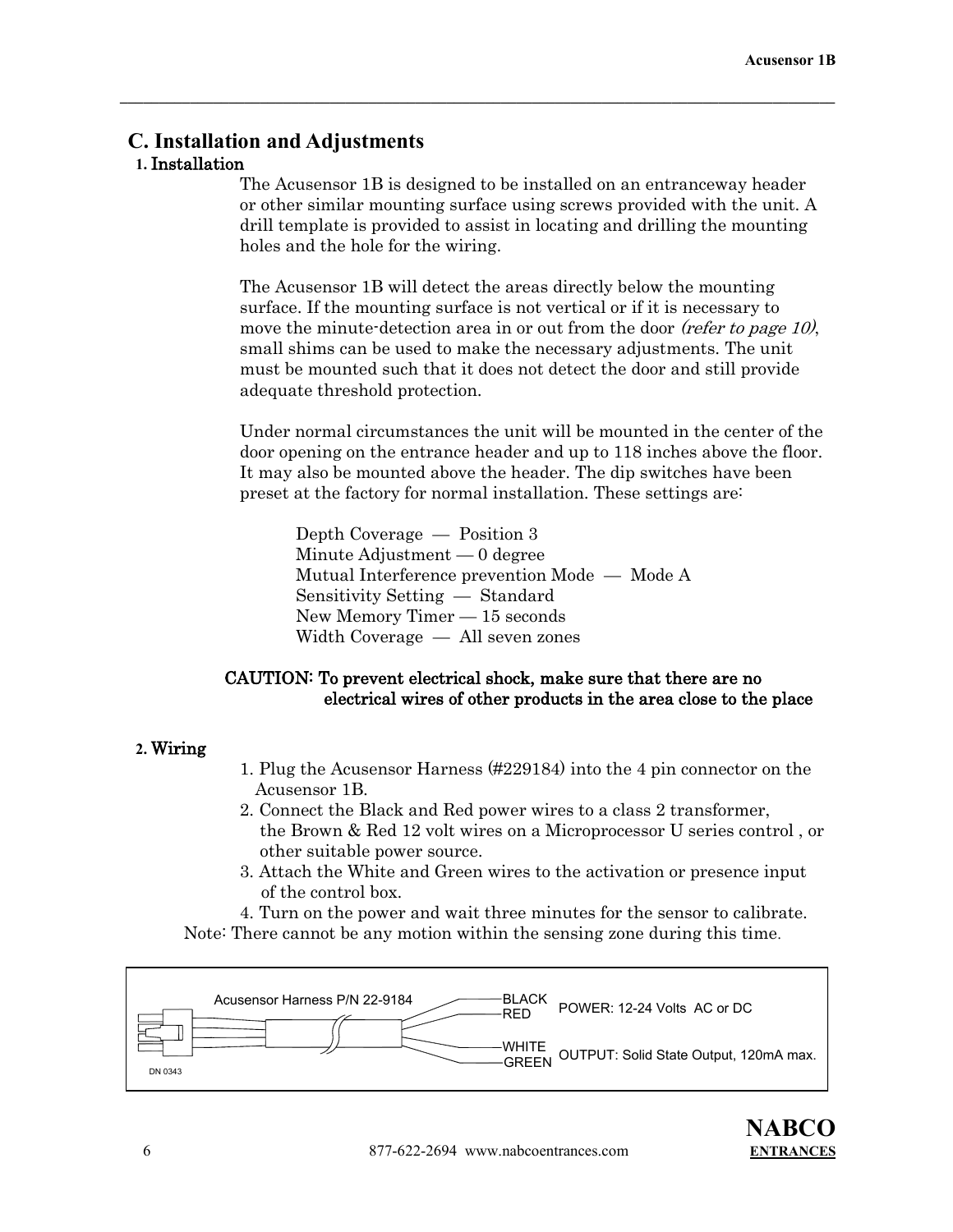The Acusensor 1B starts to operate within three seconds after the power switch is turned ON. However, if the light intensity reflected within the detection area is not sufficiently stable based on the sensor dip switch settings, the sensor will require the full three seconds to stabilize.

 $\mathcal{L} = \{ \mathcal{L} \mathcal{L} \mathcal{L} \mathcal{L} \mathcal{L} \mathcal{L} \mathcal{L} \mathcal{L} \mathcal{L} \mathcal{L} \mathcal{L} \mathcal{L} \mathcal{L} \mathcal{L} \mathcal{L} \mathcal{L} \mathcal{L} \mathcal{L} \mathcal{L} \mathcal{L} \mathcal{L} \mathcal{L} \mathcal{L} \mathcal{L} \mathcal{L} \mathcal{L} \mathcal{L} \mathcal{L} \mathcal{L} \mathcal{L} \mathcal{L} \mathcal{L} \mathcal{L} \mathcal{L} \mathcal{L} \$ 

 \* To ensure that the presence detecting function operates properly, do not step in the detection area for about three minutes.

#### 3. Turning ON the power

- A. After installation and adjustments are completed, turn "ON" the power to the sensor, wait three minutes, then confirm the detection area.
- B. If the sensor does not detect or misdetects, confirm the detection area and mode setting and re-adjust if necessary.
- C. Turn "OFF" the power before executing the following procedures. If the following procedures are executed with power turned "ON", the sensor will keep detecting based on the time set for Presence Detection Time.

 The doors could recycle or remain open indefinitely if the sensitivity is set to "High sensitivity" in the following conditions:

- a. When adjusting the detection area or setting mode
- b. When moving a mat within the detection area, such as when cleaning it.
- c. When replacing a mat.
- d. When moving things within the detection area or placing something new there.

#### **CAUTION**

 Please confirm that the wiring is correct before turning "ON" the power. Turn power "OFF" before making adjustments to the detection area or setting the mode setting switch.

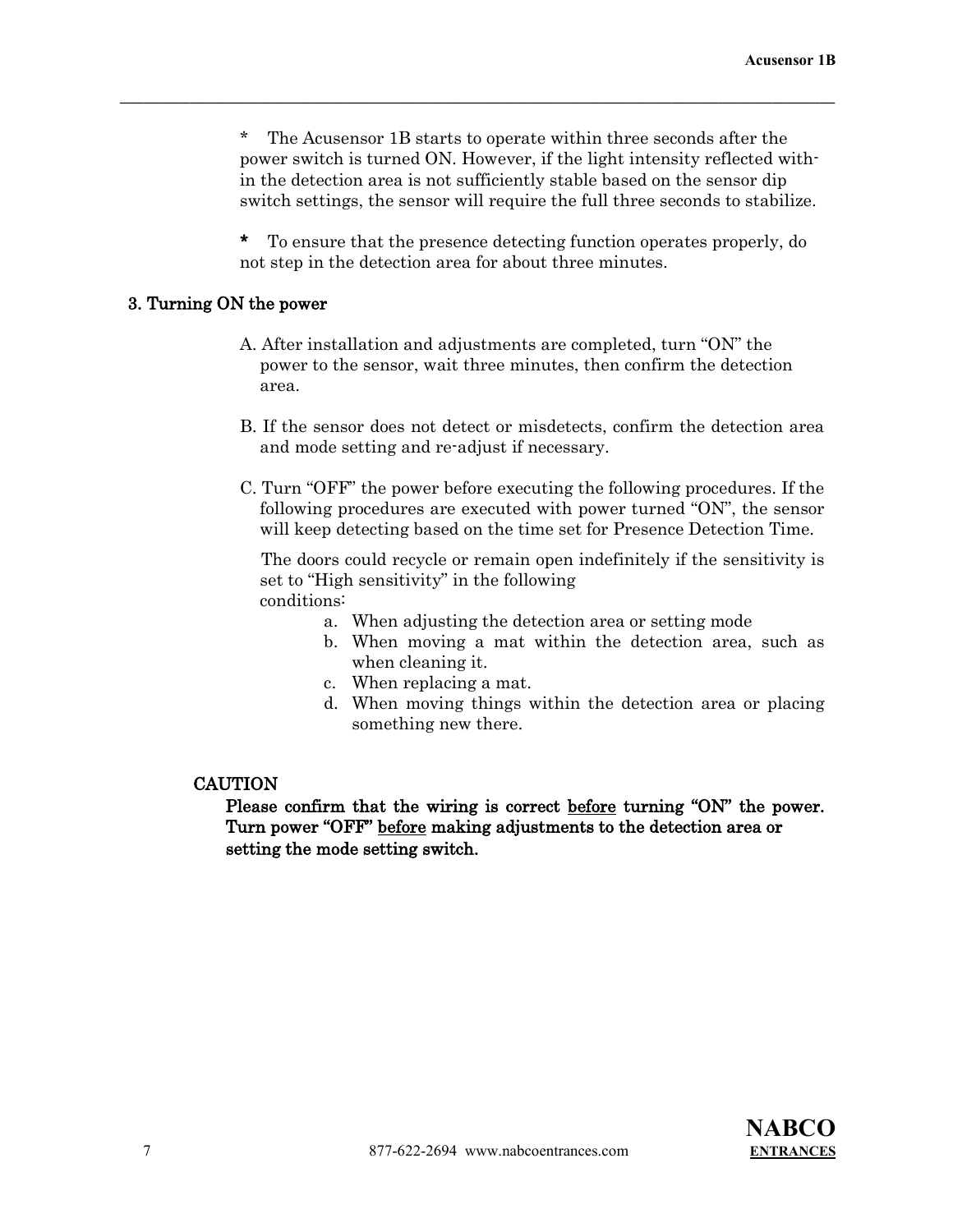#### 4. Customized Settings

The following information describes how to change the settings for depth of coverage, width of coverage, sensitivity and memory. Any changes to these settings that are made on site by the installer are the responsibility of the installer. Proper system operation must be verified according to ANSI Standard 156.10 and 156.19 or any local codes that apply to door operation.

 $\mathcal{L} = \{ \mathcal{L} \mathcal{L} \mathcal{L} \mathcal{L} \mathcal{L} \mathcal{L} \mathcal{L} \mathcal{L} \mathcal{L} \mathcal{L} \mathcal{L} \mathcal{L} \mathcal{L} \mathcal{L} \mathcal{L} \mathcal{L} \mathcal{L} \mathcal{L} \mathcal{L} \mathcal{L} \mathcal{L} \mathcal{L} \mathcal{L} \mathcal{L} \mathcal{L} \mathcal{L} \mathcal{L} \mathcal{L} \mathcal{L} \mathcal{L} \mathcal{L} \mathcal{L} \mathcal{L} \mathcal{L} \mathcal{L} \$ 

#### a) Setting up for Depth Coverage

 There are five options for the depth of coverage. The options are achieved by moving the position of the area lever on the side of the unit. Position 1 provides the least depth of coverage and option 5 provides the greatest coverage. Normally, maximum coverage is preferred. Depending upon how the Acusensor 1B is used, other settings may be suitable. Remember to turn off the power before making any changes. Changes will not take effect if the power is not removed.

#### As an Activation Sensor

When the Acusensor 1B is intended to be used as a door activating device, the depth of coverage should comply with ANSI requirements. To avoid dead zones under normal conditions, the depth lever on Acusensor 1B should be set to position #5, the sensitivity on Standard or High and the new memory timer for 300 seconds. This will give the maximum coverage with the greatest sensitivity and adequate time to sense slow moving pedestrians or objects.

#### As a Presence/Threshold Sensor Only

When other sensors are being used for the activation function, it may be desirable (but not necessarily required) to reduce the sensing coverage area of the Acusensor 1B. Adequate threshold or swing zone coverage might be achieved by setting the area lever to position #1 or #2. Coverage should always be checked to be sure it is adequate. For best detection of slow moving pedestrians or objects, the sensitivity option should be on Standard or High and the time set for 300 seconds.

The width and depth of coverage for an actual installation may vary from Table 1 & 2. This is typically the result of:

- 1. A variance in mounting height
- 2. Normal manufacturing and component tolerances
- 3. Variances in field measurements, procedures and conditions from ANSI standards.
- 4. Use of spacers for mounting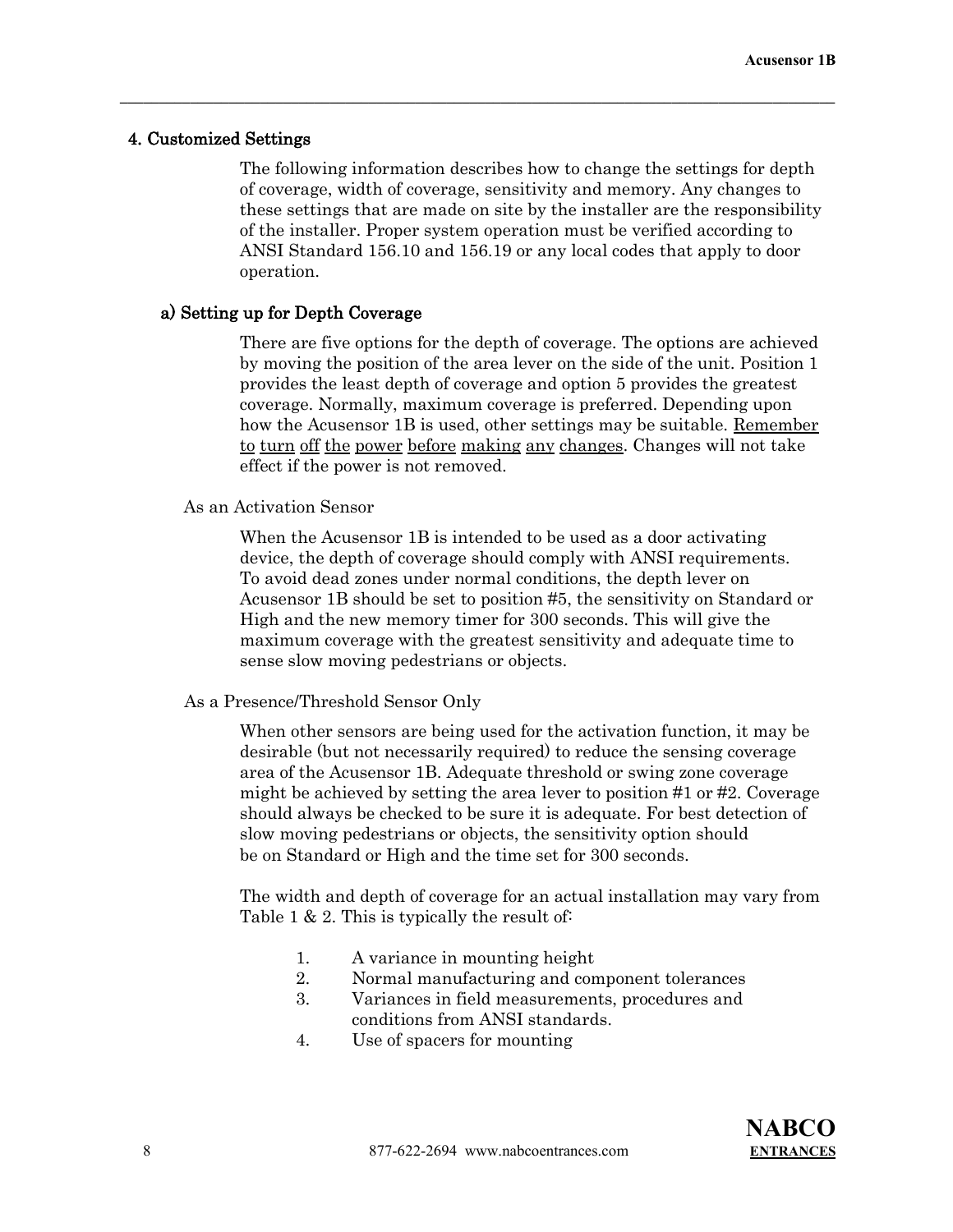#### **b) Non-Detection Zone**

It is possible to have a non-detection zone in the sensing pattern. Figure 3 shows how changing the position of the lever affects the sensing pattern. White areas are non-detection zones.

In Position # 4, the non-detection zone is small enough that most objects will not go undetected. With the lever in Position #5, it is possible for small stationery objects to go undetected. However, if an object moves into one of the sensing zones the Acusensor will detect a change.



 $\mathcal{L} = \{ \mathcal{L} \mathcal{L} \mathcal{L} \mathcal{L} \mathcal{L} \mathcal{L} \mathcal{L} \mathcal{L} \mathcal{L} \mathcal{L} \mathcal{L} \mathcal{L} \mathcal{L} \mathcal{L} \mathcal{L} \mathcal{L} \mathcal{L} \mathcal{L} \mathcal{L} \mathcal{L} \mathcal{L} \mathcal{L} \mathcal{L} \mathcal{L} \mathcal{L} \mathcal{L} \mathcal{L} \mathcal{L} \mathcal{L} \mathcal{L} \mathcal{L} \mathcal{L} \mathcal{L} \mathcal{L} \mathcal{L} \$ 

Figure 3 - Depth of coverage and Lever Position

|                    | Lever Position |     |     |       |     |
|--------------------|----------------|-----|-----|-------|-----|
| Mounting<br>Height | #1             | #2  | #3  | # $4$ | #5  |
| 84"                | 11"            | 23" | 28" | 47"   | 59" |
| 118"               | 15"            | 30" | 45" | 60"   | 75" |

Table 1 - Depth of coverage based on Lever Position

Note:

The above detection area dimensions are for reference only. Adjust sensor patterns to meet the specific requirements of the installation at hand.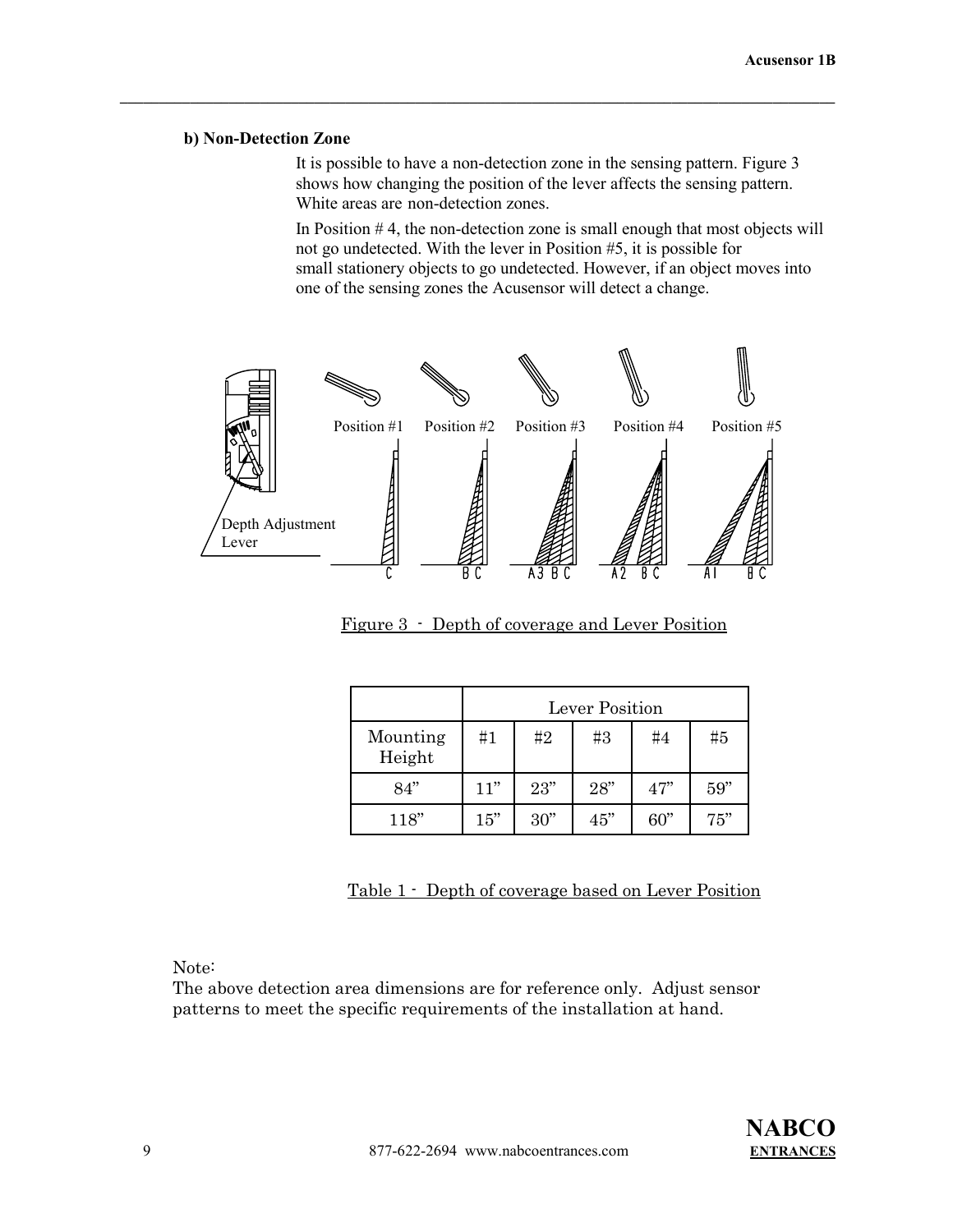# c) Minute Adjustment of depth coverage

 Adjust the minute setting to move the detection area in close to the doors. Adjust the detection area by sliding the minute area adjustment knob.



 $\mathcal{L} = \{ \mathcal{L} \mathcal{L} \mathcal{L} \mathcal{L} \mathcal{L} \mathcal{L} \mathcal{L} \mathcal{L} \mathcal{L} \mathcal{L} \mathcal{L} \mathcal{L} \mathcal{L} \mathcal{L} \mathcal{L} \mathcal{L} \mathcal{L} \mathcal{L} \mathcal{L} \mathcal{L} \mathcal{L} \mathcal{L} \mathcal{L} \mathcal{L} \mathcal{L} \mathcal{L} \mathcal{L} \mathcal{L} \mathcal{L} \mathcal{L} \mathcal{L} \mathcal{L} \mathcal{L} \mathcal{L} \mathcal{L} \$ 

Figure 4 — Minute Adjustment

# Note: Do not over tighten the adjustment knob

The direction where detection area is tilted toward the door is regarded as minus  $\left(\cdot\right)$ . There are 9 adjustment positions within the range between  $-4$  to  $+4$  degrees.

# If the mounted height is 8 ft, each adjustment position (1 degree) causes the detection area to move about 2 inches.

The adjustment knob is factory set to 0 degrees.

- CAUTION: a. When detection area is tilted toward the door, the bottom edge of the header can block the sensor pattern if the sensor is installed too high on the header.
	- b. Do not use the adjustment knob to widen the detection area.

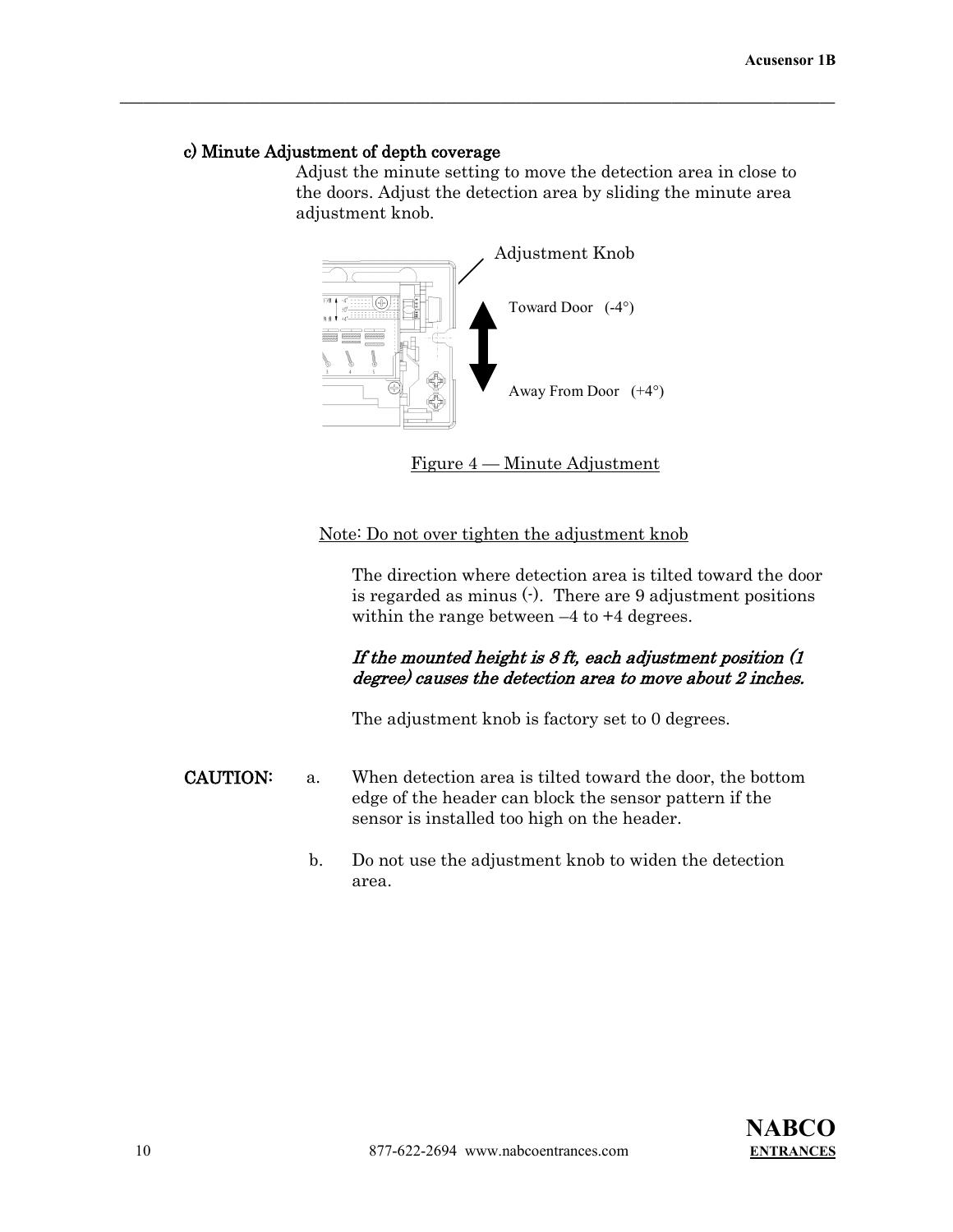# d) Adjusting for Width Coverage (refer to page 16)

 $\mathcal{L} = \{ \mathcal{L} \mathcal{L} \mathcal{L} \mathcal{L} \mathcal{L} \mathcal{L} \mathcal{L} \mathcal{L} \mathcal{L} \mathcal{L} \mathcal{L} \mathcal{L} \mathcal{L} \mathcal{L} \mathcal{L} \mathcal{L} \mathcal{L} \mathcal{L} \mathcal{L} \mathcal{L} \mathcal{L} \mathcal{L} \mathcal{L} \mathcal{L} \mathcal{L} \mathcal{L} \mathcal{L} \mathcal{L} \mathcal{L} \mathcal{L} \mathcal{L} \mathcal{L} \mathcal{L} \mathcal{L} \mathcal{L} \$ 

 The width coverage is achieved in seven increments as shown below. Up to six increments of detection width can be turned off; resulting in a reduction in coverage for the entire width. This may prove useful for the narrower openings on single slide or swing doors. All detection areas except Area 4 can be turned off (see Figure 5). Under normal conditions, all seven areas should be used. If any detection area zone is turned off, it will be necessary to check the detection area to be sure the correct ANSI Standard is achieved.

> Note: Sensed areas are not true rectangles but rectangular approximations. Pattern size will be affected by surface color and texture.



Figure 5 - Front view of Coverage Area Zones

| Mounting<br>Height | Coverage Areas<br>1-7 Active | Coverage Width change<br>per Zone Switch |
|--------------------|------------------------------|------------------------------------------|
| 84"                | 72"                          | 10"                                      |
| 118"               | Q1"                          | 13"                                      |

Table 2— Overall Dimension of Coverage Area Zones

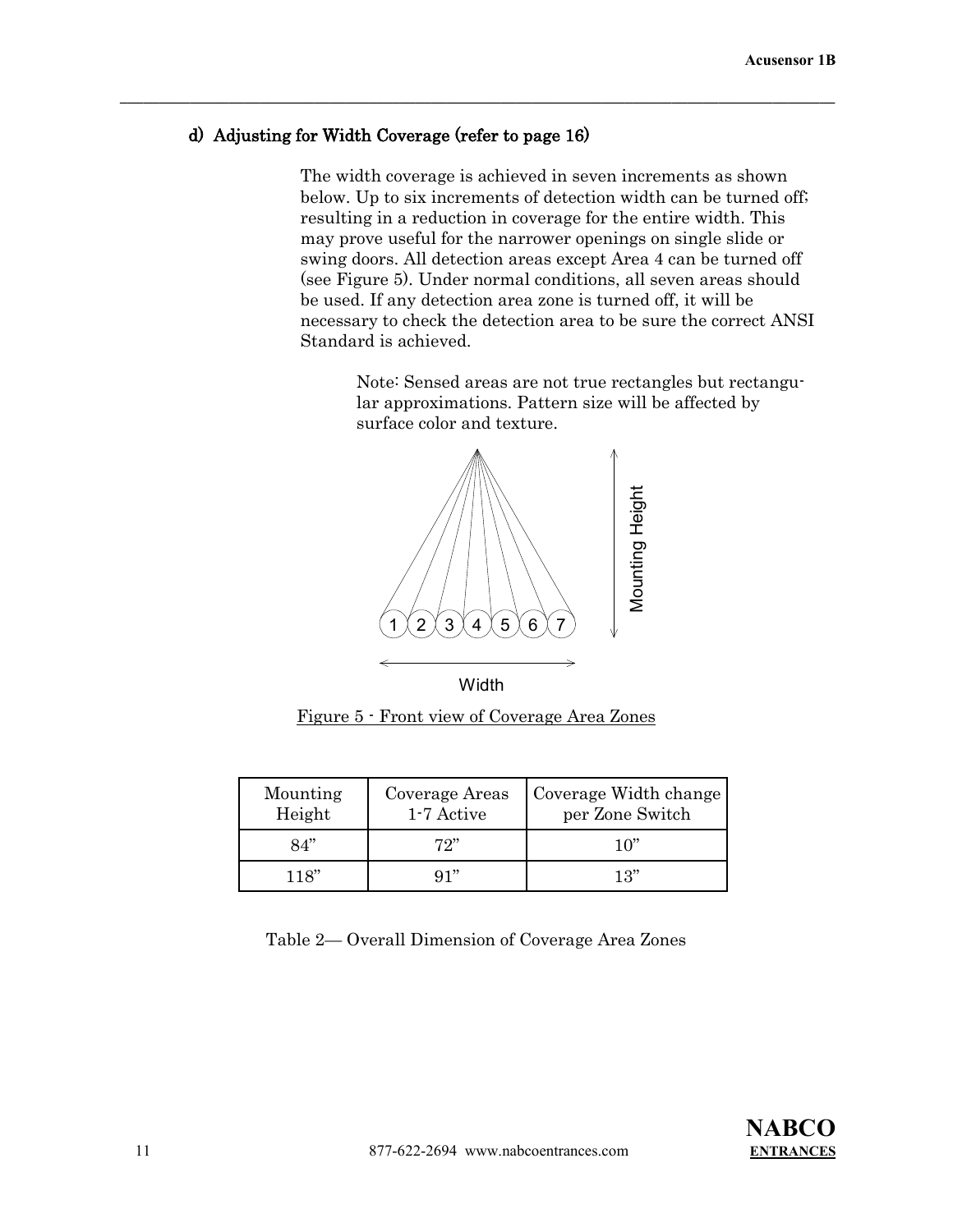# e) Operation Mode Set up

# 1) Mutual Interference Prevention Setting

 $\mathcal{L} = \{ \mathcal{L} \mathcal{L} \mathcal{L} \mathcal{L} \mathcal{L} \mathcal{L} \mathcal{L} \mathcal{L} \mathcal{L} \mathcal{L} \mathcal{L} \mathcal{L} \mathcal{L} \mathcal{L} \mathcal{L} \mathcal{L} \mathcal{L} \mathcal{L} \mathcal{L} \mathcal{L} \mathcal{L} \mathcal{L} \mathcal{L} \mathcal{L} \mathcal{L} \mathcal{L} \mathcal{L} \mathcal{L} \mathcal{L} \mathcal{L} \mathcal{L} \mathcal{L} \mathcal{L} \mathcal{L} \mathcal{L} \$ 

Sensors placed close to each other should be set to different Interference Prevention Settings (Sensors that experience interference should be set to Modes A and D)

|  |  | 12345678 |  |                                                |
|--|--|----------|--|------------------------------------------------|
|  |  |          |  | $\left \prod_{\text{off}}\right _{\text{off}}$ |

|            | 2          | Mode   |
|------------|------------|--------|
| <b>ON</b>  | <b>ON</b>  | Mode A |
| <b>ON</b>  | <b>OFF</b> | Mode B |
| <b>OFF</b> | <b>ON</b>  | Mode C |
| OFF        | <b>OFF</b> | Mode D |

 When multiple Acusensors are used in close proximity to each other (approximately 118 inches or less), such as in a vestibule, the use of different modes will help prevent mutual interference. Using the mode switch, four modes are possible through a combination of positions on switches #1 and #2. Following is an example of one combination which might be used in a vestibule.



Dip switch 3 is not used and should be left in the off position.

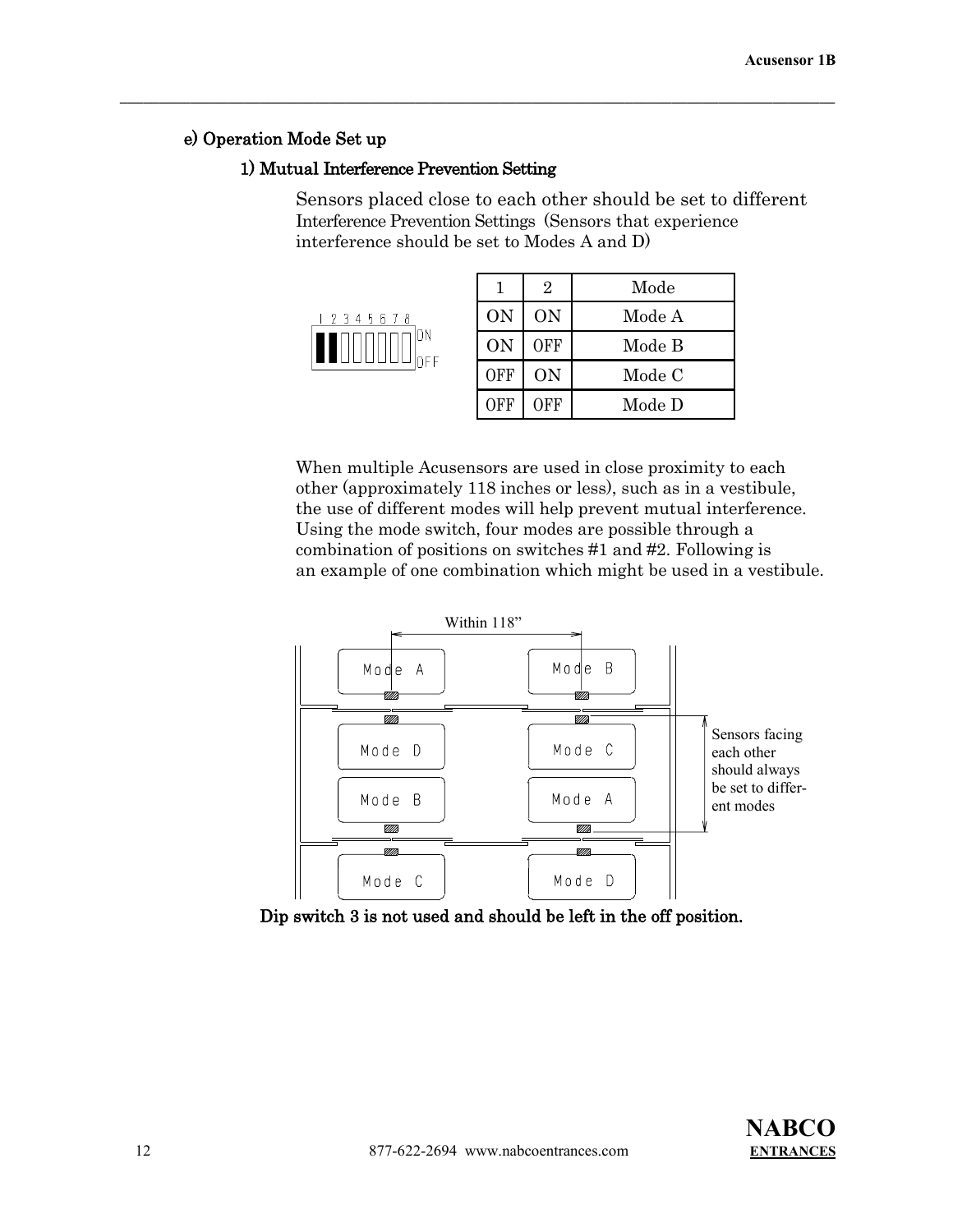#### 2) Sensitivity setting

 Four sensitivities are available. High is the most sensitive setting. Snow is the least sensitive setting. Under normal circumstances the "standard" setting should be used. When adequate detection cannot be achieved, use a higher sensitivity. If the Acusensor activates unnecessarily, use the lower sensitivity. When low or snow sensitivity is used, care must be taken to assure that adequate sensing is maintained.

 $\mathcal{L} = \{ \mathcal{L} \mathcal{L} \mathcal{L} \mathcal{L} \mathcal{L} \mathcal{L} \mathcal{L} \mathcal{L} \mathcal{L} \mathcal{L} \mathcal{L} \mathcal{L} \mathcal{L} \mathcal{L} \mathcal{L} \mathcal{L} \mathcal{L} \mathcal{L} \mathcal{L} \mathcal{L} \mathcal{L} \mathcal{L} \mathcal{L} \mathcal{L} \mathcal{L} \mathcal{L} \mathcal{L} \mathcal{L} \mathcal{L} \mathcal{L} \mathcal{L} \mathcal{L} \mathcal{L} \mathcal{L} \mathcal{L} \$ 



|           | 5          | Sensitivity      |
|-----------|------------|------------------|
| <b>ON</b> | <b>ON</b>  | Standard         |
| <b>ON</b> | <b>OFF</b> | High sensitivity |
| OFF       | ON         | Low sensitivity  |
| OFF       | OFF        | Snow mode        |

# 3) Presence detection time

 The Acusensor computer will establish a base memory pattern of the total detection area when power is applied. Changes within the memorized detection area, whether on the floor or above the floor, will generate a signal to open the door. The base memory pattern will change automatically after the selected memory time set lapses when there is no movement within the detection area. The time interval at which these memory pattern changes will occur, can be adjusted using the dip Switches #6, #7 and #8.



| 6          | 7          | 8          | Timer                |
|------------|------------|------------|----------------------|
| <b>ON</b>  | <b>ON</b>  | <b>ON</b>  | 15 seconds           |
| ON         | <b>ON</b>  | <b>OFF</b> | 5 seconds            |
| ON         | <b>OFF</b> | <b>ON</b>  | 2 seconds            |
| ON         | OFF        | OFF        | Motion<br>detection  |
| <b>OFF</b> | ON         | ON         | 30 seconds           |
| <b>OFF</b> | <b>ON</b>  | <b>OFF</b> | 90 seconds           |
| <b>OFF</b> | <b>OFF</b> | ON         | 300 seconds          |
| <b>OFF</b> | OFF        | OFF        | Forever<br>detection |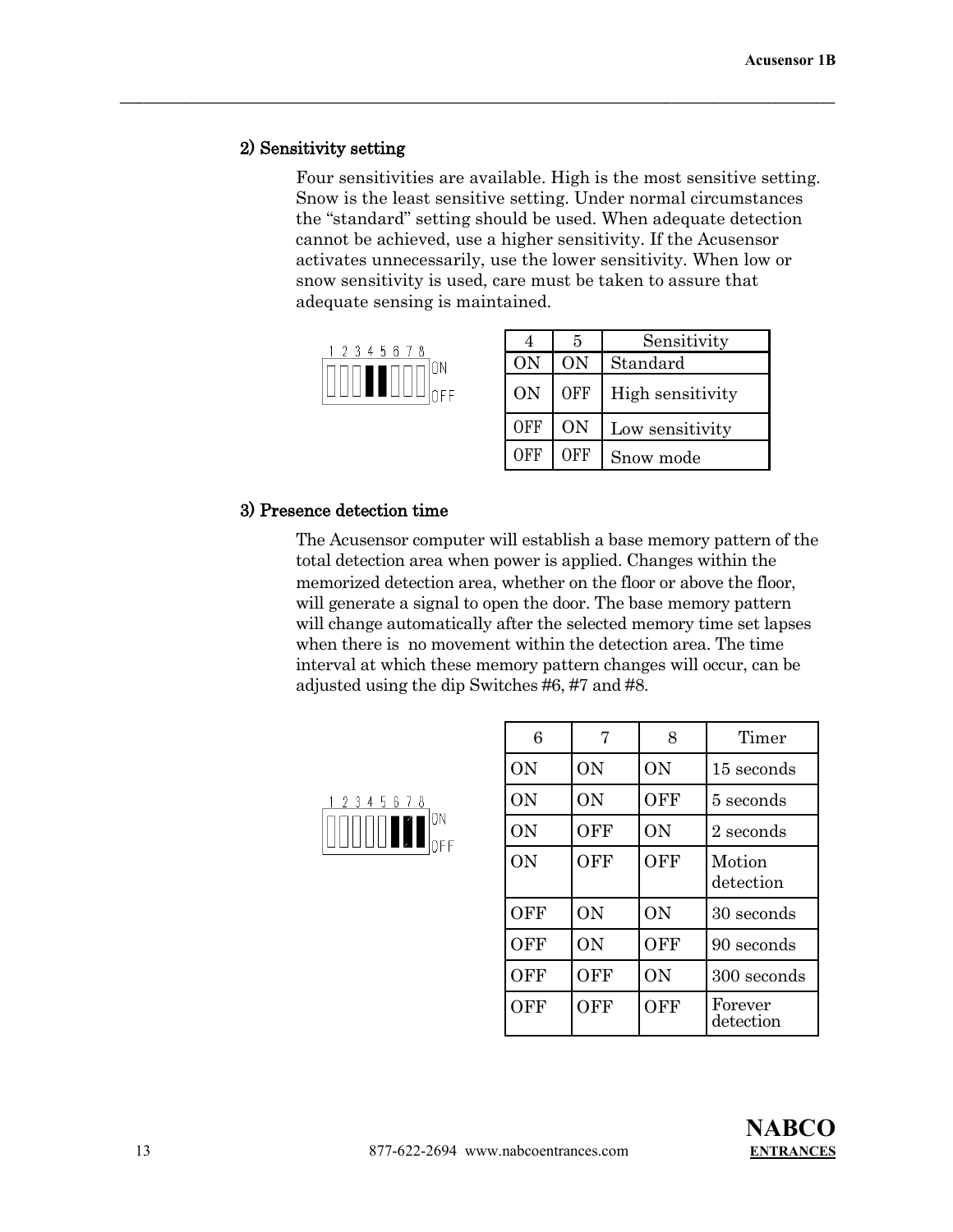$*Motion Detection (0 second)$  If an object in motion stops, the Acusensor unit will cease sending an activation signal at that time. It retains that object in that position in it's memory immediately.

 $\mathcal{L} = \{ \mathcal{L} \mathcal{L} \mathcal{L} \mathcal{L} \mathcal{L} \mathcal{L} \mathcal{L} \mathcal{L} \mathcal{L} \mathcal{L} \mathcal{L} \mathcal{L} \mathcal{L} \mathcal{L} \mathcal{L} \mathcal{L} \mathcal{L} \mathcal{L} \mathcal{L} \mathcal{L} \mathcal{L} \mathcal{L} \mathcal{L} \mathcal{L} \mathcal{L} \mathcal{L} \mathcal{L} \mathcal{L} \mathcal{L} \mathcal{L} \mathcal{L} \mathcal{L} \mathcal{L} \mathcal{L} \mathcal{L} \$ 

\*Forever Detection (*Perfect presence)* - After initial setup, any new object in the detection area will cause the Acusensor to send an activation signal indefinitely until that object is removed from the area. It will never update it's memory on that object's location. This setting should be used where no changes in the detection area, other than door traffic, is anticipated.

## f) Setting Width coverage

Adjust the pattern width to achieve proper detection area per ANSI



CAUTION: The Acusensor 1B emits active reflective infrared rays that detect the changing light intensity reflected from the floor surface in the detection area. The detection area is the reference area as determined by the Acusensor 1B. Detection sensitivities can vary depending on the color of the object being detected. Care should be taken to ensure the sensor is adjusted to reliably detect colored objects consistently.

Detection areas will fluctuate as the sensitivity is adjusted.

Be sure to confirm that the detection area is properly adjusted after any sensitivity adjustments are made.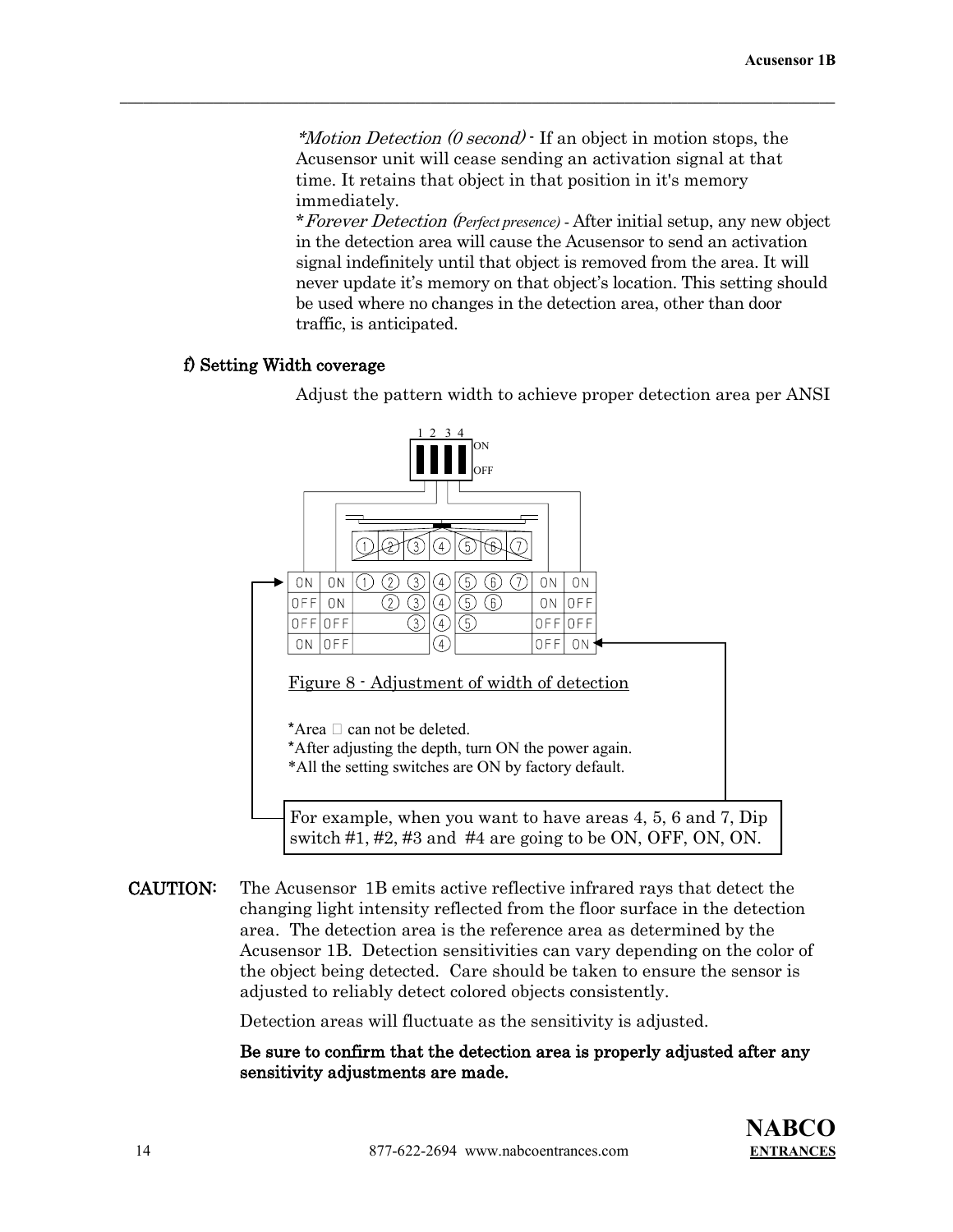# 5. Output

# Output Indicator

|  | Power<br>Condition<br><b>OFF</b> |         | Power ON |       |                                |         |
|--|----------------------------------|---------|----------|-------|--------------------------------|---------|
|  |                                  |         | Waiting  |       | Transient Detection In case of |         |
|  | Indicator                        | LED Off | Green    | Amber | Red                            | Red LED |

 $\mathcal{L} = \{ \mathcal{L} \mathcal{L} \mathcal{L} \mathcal{L} \mathcal{L} \mathcal{L} \mathcal{L} \mathcal{L} \mathcal{L} \mathcal{L} \mathcal{L} \mathcal{L} \mathcal{L} \mathcal{L} \mathcal{L} \mathcal{L} \mathcal{L} \mathcal{L} \mathcal{L} \mathcal{L} \mathcal{L} \mathcal{L} \mathcal{L} \mathcal{L} \mathcal{L} \mathcal{L} \mathcal{L} \mathcal{L} \mathcal{L} \mathcal{L} \mathcal{L} \mathcal{L} \mathcal{L} \mathcal{L} \mathcal{L} \$ 

A LED shows the following conditions.

| "Green" | - Sensor detects no moving objects in detection area.                  |
|---------|------------------------------------------------------------------------|
| "Amber" | - Transient detection.                                                 |
| "Red"   | - Infrared senses object in detection area.                            |
|         | "Blinks Red" – Sensor self diagnostics detects a problem. Detection is |
|         | suspended.                                                             |

# 6. Notice on usage

 A. The Acusensor 1B is designed to provide a detection area as close to the door as possible for maximum coverage. If the Acusensor 1B is installed on a non-vertical surface, the door may end up inside the detection area. When installing the Acusensor 1B, adjust the detection area by the detection area minute-adjustment mechanism so that Acusensor 1B does not detect the door. (See page 10 in this Instruction Manual.)



Adjust the detection area by the detection area minuteadjustment mechanism so that it gets as close to the door as possible, regardless of the mullion shape.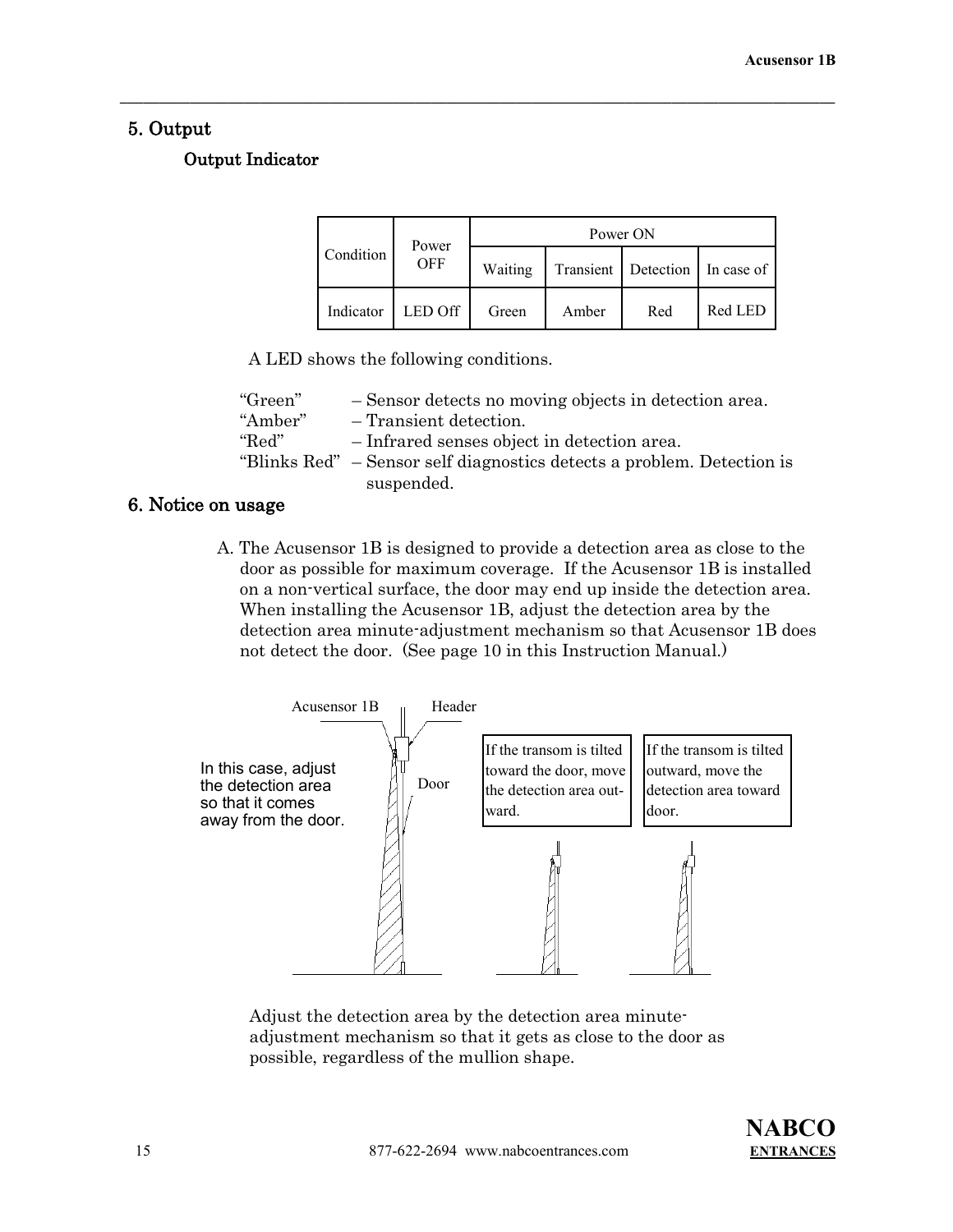B. Be sure to unplug the sensor first before changing the detection or mode settings (If the settings are changed when the power is ON, the Acusensor 1B may malfunction.)

- C. Electric power consumption is 70mA at 12VDC per Acusensor 1B. Under low power conditions, the Acusensor 1B may malfunction. Be certain the power supply used is capable of supplying the necessary current required for all devices.
- D. If you install an Acusensor 1B in a place where rain falls and puddles form, or excessive auto mobile exhaust or insects accumulate, the Acusensor 1B may malfunction. To avoid this, lower the sensitivity. (See pages 13 in this Instruction Manual.)
- E. If you have a short split curtain, flowerpot or any other items that may shake in the detection area, the Acusensor 1B may false activate. Move the items out of the detection area.
- F. If a door mat is used on the floor, a shop sign or a shopping basket is put in the detection area, do not set the standstill object detection time to "forever detection". If the items in the detection area move a bit, the door may be held open.
- G. If two or more Acusensor 1B's are used close to one another, ghosting may occur due to mutual interference. Be sure that every Acusensor 1B has a different mutual interference mode. (See page 12 in this Instruction Manual.)
- H.Too much reflected light off the floor may reduce the sensitivity causing the Acusensor 1B to malfunction. Adjust sensitivity accordingly.





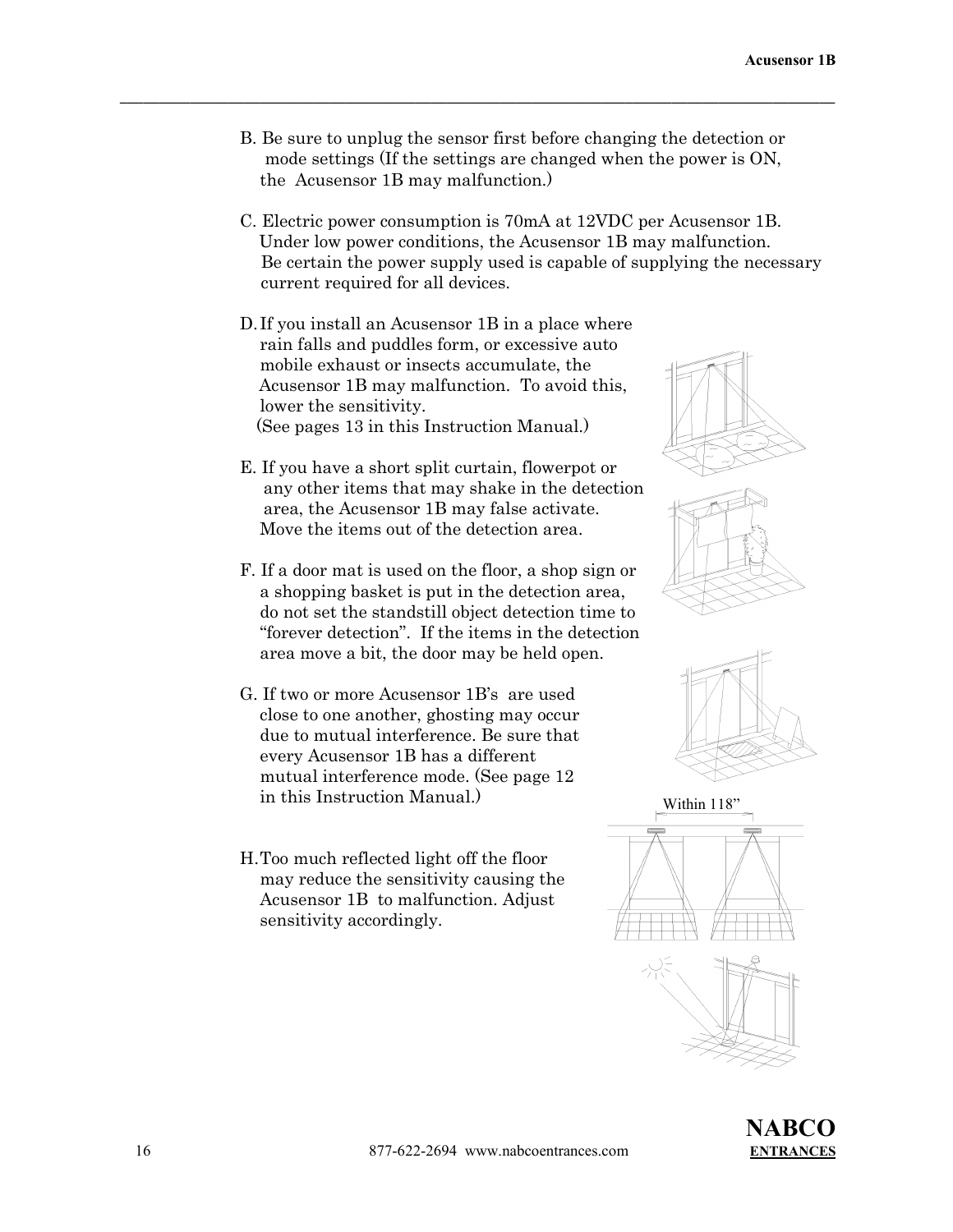I. If the Acusensor 1B is installed in a place where rain or snow falls on it, damage to the sensor may occur. In this case, use Acusensor Rain Cover ( P/N 14-10278 ).

 $\mathcal{L} = \{ \mathcal{L} \mathcal{L} \mathcal{L} \mathcal{L} \mathcal{L} \mathcal{L} \mathcal{L} \mathcal{L} \mathcal{L} \mathcal{L} \mathcal{L} \mathcal{L} \mathcal{L} \mathcal{L} \mathcal{L} \mathcal{L} \mathcal{L} \mathcal{L} \mathcal{L} \mathcal{L} \mathcal{L} \mathcal{L} \mathcal{L} \mathcal{L} \mathcal{L} \mathcal{L} \mathcal{L} \mathcal{L} \mathcal{L} \mathcal{L} \mathcal{L} \mathcal{L} \mathcal{L} \mathcal{L} \mathcal{L} \$ 

If the background condition within the infrared detection area suddenly changes due to a strong snowstorm, the Acusensor 1B could ghost. In this circumstance, lower the sensitivity or choose the Snow mode. After the sensor is set to Snow mode, make sure the detection area is properly set. (See pages 13 in this Instruction Manual.)

# 7. Troubleshooting

| Condition                        | Possible cause                                                                | Solutions                                                                                                                                                                                                                                        |
|----------------------------------|-------------------------------------------------------------------------------|--------------------------------------------------------------------------------------------------------------------------------------------------------------------------------------------------------------------------------------------------|
|                                  | Failure of power/lead                                                         | Check the wiring and connectors                                                                                                                                                                                                                  |
| Does not work                    | Abnormal power source                                                         | Check to ensure the correct voltage is being supplied to the of Acusensor 1B<br>(12~24VAC/DC.)                                                                                                                                                   |
|                                  | Sensor filter is dirty due<br>to dust or water drops                          | Wipe the filter with a soft cloth with neutral detergent.<br>(Do not use chemicals such as thinner or alcohol.)                                                                                                                                  |
| Does not detect                  | Low sensitivity                                                               | Adjust for higher sensitivity using the mode switch.                                                                                                                                                                                             |
|                                  | Detection area inappro-<br>priate                                             | Adjust the detection area by area setting switch, depth adjustment lever and<br>area minute adjustment function.                                                                                                                                 |
|                                  | High sensitivity                                                              | Lower the sensitivity using the mode switch.                                                                                                                                                                                                     |
|                                  | Overlap of detection<br>area with other sensors.                              | Change interference prevention mode to be different from other sensors.<br>(When two sensors interfere with each other, use mode A and mode B)                                                                                                   |
|                                  | Sensor detecting door                                                         | Confirm whether detection area is inclined toward the door. Adjust the detec-<br>tion area by area minute adjustment function.                                                                                                                   |
| Misdetection                     | Moving object is within<br>detection area such as a<br>flag or a potted plant | Adjust detection area in order to avoid detecting the moving object or move<br>the object out of the detection area.                                                                                                                             |
|                                  | Detection area has<br>changed                                                 | When the detection area changes from shopping carts being left in the door-<br>way etc., the sensor will keep on detecting for the time set for presence detec-<br>tion time. Set presence detection time shorter using the mode setting switch. |
| LED indicator blinks red         |                                                                               | Sensor self-diagnostics has detected a problem. Replace the sensor.                                                                                                                                                                              |
| Presence detection time is short |                                                                               | Presence detection time may be short for three minutes after turning "ON" the                                                                                                                                                                    |

# **Questions?**

#### **Call Nabco Technical Assistance @ 1-866-622-8325**